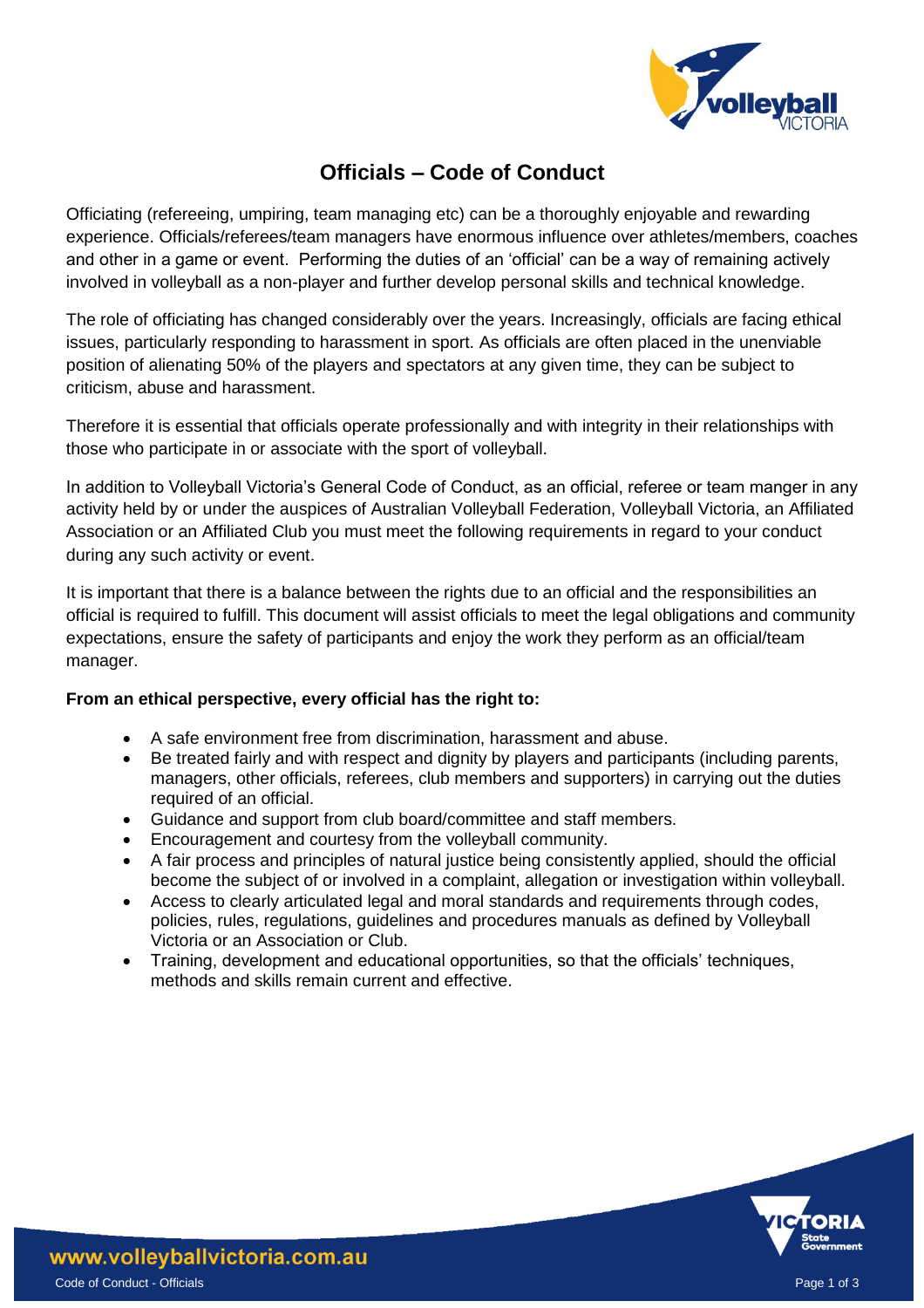

#### **From an ethical perspective, every official is responsible for:**

- Providing a safe environment for players and participants (including coaches, parents, managers, opponents, administrators and support personnel) that is free of discrimination, harassment and abuse.
- Treating all players and participants fairly, with respect and dignity regardless of gender, race, place of origin, athletic potential, colour, sexual orientation, religion, political beliefs, socioeconomic status and other conditions.
- Refraining from any behaviour that may bring volleyball or state, association or club into disrepute.
- Being acutely aware of the power they have as an official over the game and the trust the players place in them. Avoiding any situations with players that could be construed as compromising, inappropriate or intimate.
- Conducting yourself with integrity and honour both on and off the court and being a positive role model for others.
- Assisting in the development of volleyball's standards, rules, regulations, codes, by-laws and policies encouraging players and participants knowledge of them. Officials must promote both the letter and spirit of the rules.
- Not using their involvement with the sport, a member association or club to promote their own beliefs, behaviours or practices where these are inconsistent with those of volleyball.
- Understanding and complying with Victoria's child protection requirements.
- Providing feedback to players, coaches and other participants in a professional manner that is sensitive to their needs.
- Maintaining and improving skills and qualifications through development, training and education opportunities.

## **From an ethical perspective, every 'Official' is also responsible for:**

- Being consistent, impartial, objective and courteous in applying all infractions.
- Using common sense to ensure the 'spirit of the game' is not lost by overcalling violations.